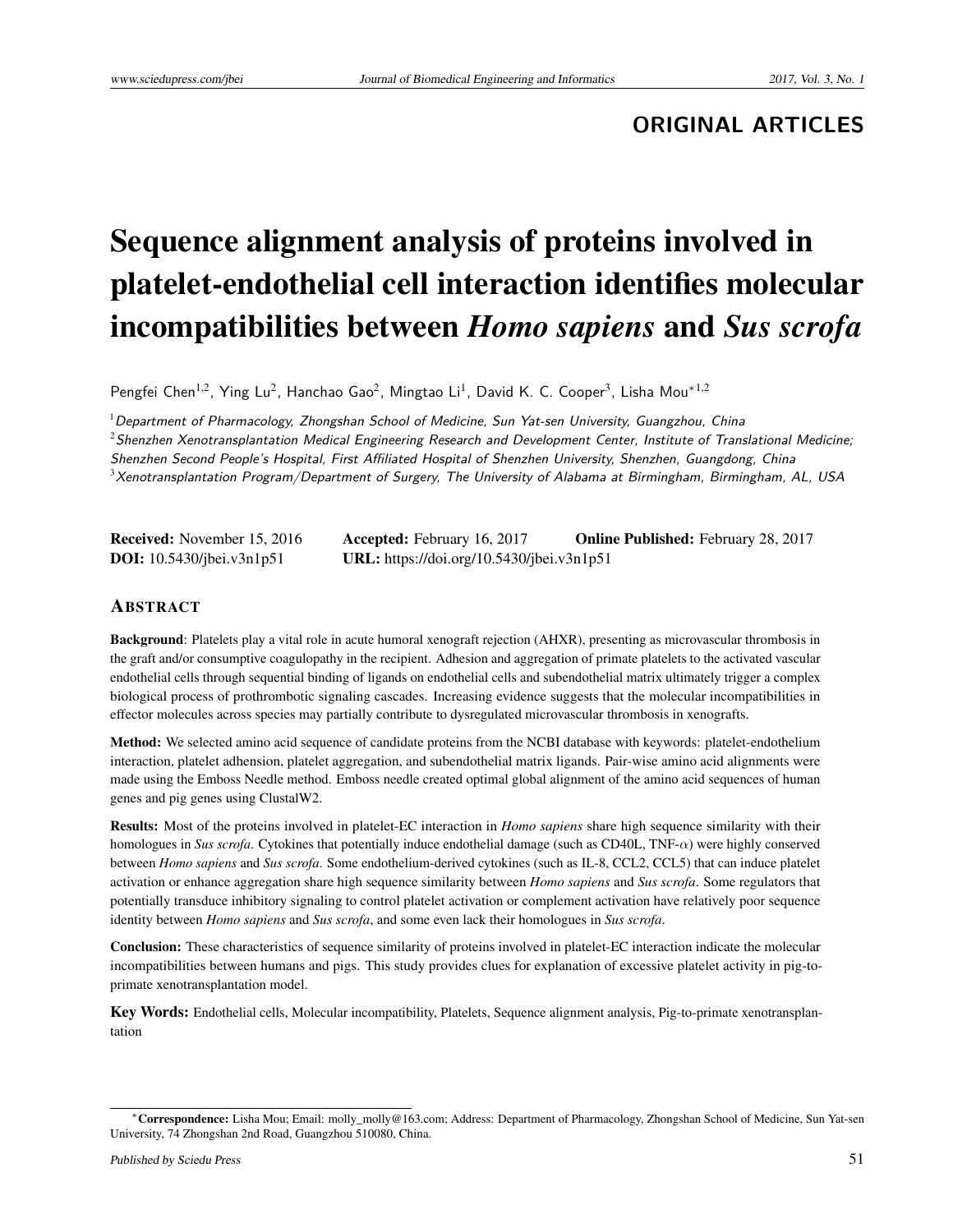#### 1. INTRODUCTION

Acute humoral xenograft rejection (AHXR, also known as acute vascular rejection) now poses a major hurdle to long-term xenograft survival when hyperacute rejection is overcome by using multitransgenic pigs on an *α*1,3-galactosyltransferase gene-knockout (GT-KO) back-ground.<sup>[\[1](#page-8-0)[–7\]](#page-8-1)</sup> AHXR is a complex, multifactorial and muticellular scenario, which is generally linked to the action of anti-donor antibodies, <sup>[\[8](#page-8-2)-12]</sup> complement, <sup>[13-[15\]](#page-9-0)</sup> and recipi-ent immune components, such as platelets, [\[16](#page-9-1)-19] T cells, [\[20\]](#page-9-3) natural killer (NK) cells,  $[21, 22]$  $[21, 22]$  $[21, 22]$  macrophages,  $[23, 24]$  $[23, 24]$  $[23, 24]$  and neutrophils. $[4, 25]$  $[4, 25]$  $[4, 25]$  This biological process is mainly characterized by the development of thrombotic microangiopathy, with en-dothelial cell (EC) swelling, apoptosis, and necrosis.<sup>[\[26\]](#page-9-9)</sup> It is becoming clear that AHXR results in functional impairment of a xenograft, and is inhibiting progress towards the clinical application of organ xenotransplantation.

Platelets, primarily recognized for their role in hemostasis and thrombosis, have been increasingly recognized as important mediators of AHXR, especially in the pathogenesis of microangiopathy.<sup>[\[27,](#page-9-10) [28\]](#page-9-11)</sup> In pig-to-primate xenotransplantation, circulating primate platelets are frequently recruited to the activated vascular ECs, mainly following the deposition of natural and/or elicited anti-donor antibodies on the EC surface.<sup>[\[29\]](#page-9-12)</sup> A multi-step process that involves the adhesion of specific platelet-EC surface receptors with endothelial and subendothelial matrix proteins (such as collagens and von Willebrand factor), spreading of adherent platelets over the exposed subendothelial surface, and platelet aggregation, initiates the activation and procoagulant function of platelets.<sup>[\[30,](#page-9-13) [31\]](#page-9-14)</sup> The activated platelet plugs provide the surface for the assembly of coagulation factors, and support thrombin generation.<sup>[\[32](#page-9-15)[–34\]](#page-9-16)</sup> Excessive activation of platelets and coagulation cascades trigger the formation of plateletrich microthrombi and the development of thrombotic microangiopathy.[\[35\]](#page-9-17)

Xenogeneic molecular incompatibilities, i.e., protein-protein interactions between donor organs and recipients (such as receptor/ligand pair), may damage normal signaling transduction. Molecular incompatibilities between pigs and primates are currently perceived as the most problematic factors in the case of pig-to-primate xenotransplantation especially in the coagulation cascade.[\[36,](#page-9-18) [37\]](#page-9-19)

One well-demonstrated evidence of molecular incompatibility involves thrombomodulin. Although porcine thrombomodulin is able to recognize and bind human thrombin, the resulting complex is a weak activator of both human pro-tein C and thrombin-activatable fibrinolysis Inhibitor.<sup>[\[38\]](#page-9-20)</sup> In contrast, porcine von Willebrand factor has been reported

to be a strong agonist for human platelet GPIb receptors, resulting in robust human platelet activation.<sup>[\[39\]](#page-9-21)</sup> In order to control the biological effects of these incompatibilities, the generation of genetically-modified pigs has been suggested as an additional strategy to prolong xenograft survival.  $[40-42]$  $[40-42]$ 

Although there has been increasing awareness of the contribution of molecular incompatibilities to xenograft failure, systematic analysis of molecular incompatibilities in the pigto-primate context has not yet been declared. In addition, molecular incompatibilities of some proteins such as TFPI or h-DAF are still controversial.  $[43-45]$  $[43-45]$  In the present study, we systematically analyzed the amino acid sequence of proteins involved in platelet-EC interaction between humans (*Homo sapiens*) and pigs (*Sus scrofa*) by sequence alignment, aiming to explore the potential target proteins responsible for dysregulated platelet activity.

## 2. MATERIALS AND METHODS

#### 2.1 Data set selection

Initially, a set of candidate proteins and their amino acid sequences (available in GenBank) was retrieved and examined. We selected candidate human protein sequence from NCBI database (<http://www.ncbi.nlm.nih.gov/> 10 july 2016) with keywords: platelet-endothelium interaction, platelet adhension, platelet aggregation, and subendothelial matrix ligands. If a protein encoded by a gene has isoform(s), the isoform with maximum sequence was representative of the gene. Sequence of proteins in this study can be found in supplements.

# 2.2 Alignment

We made pair-wise amino acid alignments using the Emboss Needle method (European Molecular Biology Laboratory, <ftp://emboss.open-bio.org/pub/EMBOSS/>). Emboss needle created optimal global alignment of the amino acid sequences of human proteins and pig proteins using ClustalW2. The following parameters were used to obtain suitable alignment results: Matrix: BLOSUM62, GAP OPEN: 10, GAP EXTENDED: 0.5, OUTPUT FORMAT: pair, END GAP PENALTY: false, OPEN GAP OPEN: 10 and END GAP EXTEND: 0.5. The BLAST program with options "-task blastp-short" was used to search for similarities of amino acid sequence of functional domain in human proteins against the porcine protein sequence. From the BLAST results, a description associated with each BLAST alignment was parsed to find the origin of the corresponding homologous protein sequence.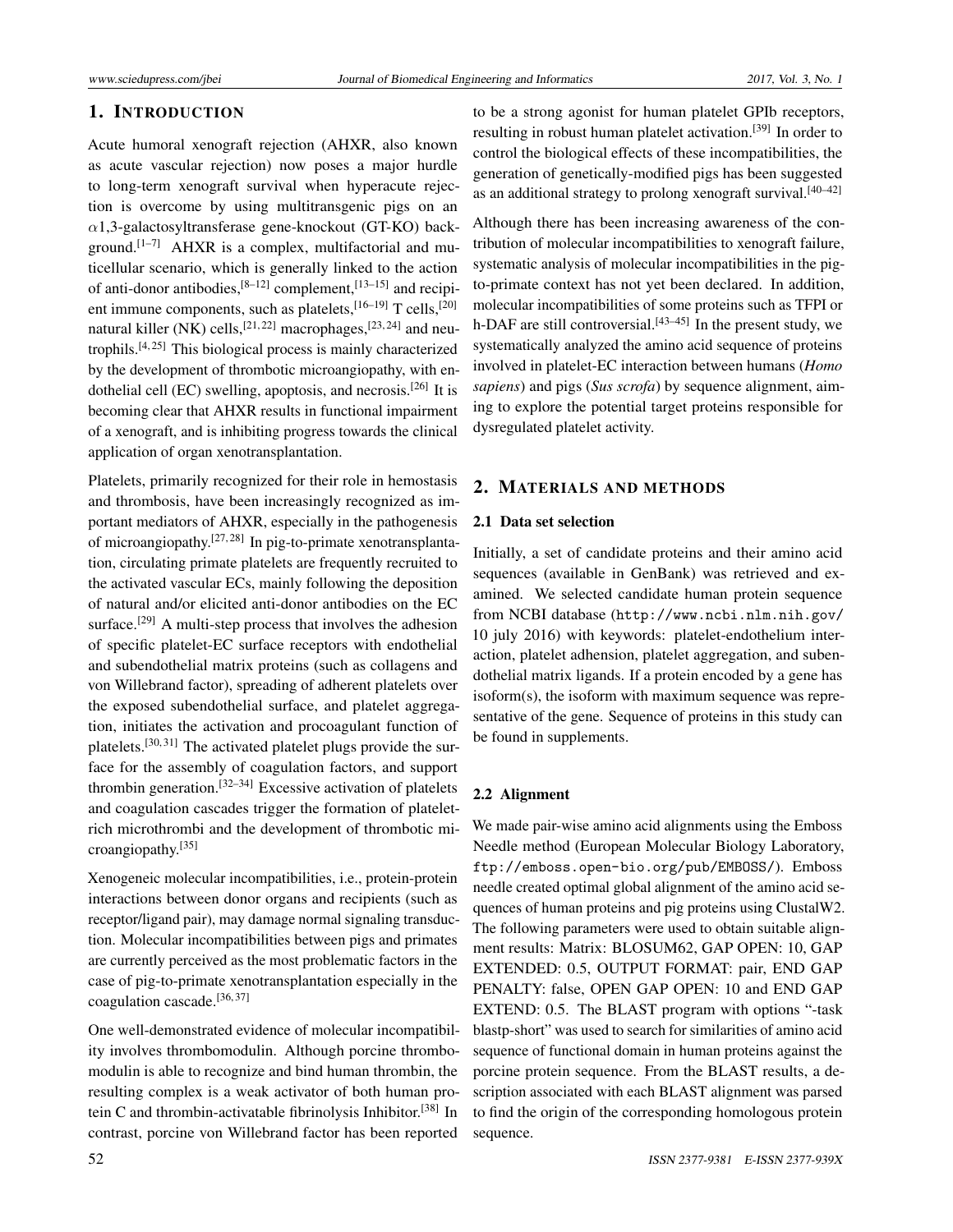#### 3. RESULTS

#### Sequence alignment analysis of platelet receptors involved in platelet-EC interaction

Platelet-EC interaction is the first step in the biological process of platelet activation in pig-to-primate xenotransplantation. To identify the molecular incompatibilities associated with platelet-EC interaction between *Homo sapiens* and *Sus scrofa* species, we retrieved amino acid sequence of proteins that are potentially involved in platelet-EC interaction from the United States National Center for Biotechnology Information (NCBI) database using keywords: platelet-endothelium interaction, platelet adhesion, platelet aggregation, and subendothelial matrix ligands. If a protein encoded by a gene has isoforms, we took the isoform with maximum sequence length as being representative of the gene. After data set selection, the full sequence or functional domain sequence of each proteins from *Homo sapiens* and *Sus scrofa* species were subjected to pair-wise amino acid alignments (see Figure 1).



NCBI: National Center for Biotechnology Information CDD: NCBI's conserved domain database

Figure 1. A flow chart of the full analysis algorithm *Step 1: Select candidate human protein sequence from NCBI database with keywords. Step 2: From the BLAST results, a description associated with each BLAST alignment was parsed to find the origin of the corresponding homologous protein sequence. Step 3: Make pair-wise amino acid alignments using the Emboss Needle method Emboss. Step 4: The BLAST program with options "-task blastp-short" was used to search for similarities of amino acid sequence of functional domain in human proteins against the porcine protein sequence.*

Platelet-EC interaction is mediated by the binding of receptors (presented on the membrane surface of platelets) to their ligands within the extracellular matrix of injured vas-

cular ECs. The well-known receptors in this process are glycoprotein (Gp) bV/IX, GpVI, integrin  $\alpha_2\beta_1$ , and integrin  $\alpha_{IIb}\beta_3$ .<sup>[\[46,](#page-10-1)[47\]](#page-10-2)</sup> We further analyzed the sequence identity of these receptors between *Homo sapiens* and *Sus scrofa* species. Among total 78 candidate genes, 66 genes in *Homo sapiens* share high sequence identity (ranking from 70% to 100% identity) with their homologues in *Sus scrofa* (see Figure 2A). Detailed analysis of the interaction domains of these receptors (selected platelet glycoproteins) revealed more conserved sequence identity between *Homo sapiens* and *Sus scrofa* species (see Table 1 and Figure 2B).





#### Sequence alignment analysis of endothelial ligands involved in platelet-EC interaction

We then analyzed the sequence identity of endothelial ligands that mediate platelet-EC interaction. Among a total 108 candidate genes, 94 genes in *Homo sapiens* share high sequence identity (ranking from 70% to 100% identity) with their homologues in *Sus scrofa* (see Figure 3A). Furthermore, sequence alignment analysis showed that nearly all the interaction domains shared >80% sequence identity between *Homo sapiens* and *Sus scrofa* (see Table 2 and Figure 3B).

Taken together, our data demonstrated that high sequence identity exists in endothelial ligands between *Homo sapiens* and *Sus scrofa*. Thus, this characteristic of high sequence similarity probably paves the way for molecular interaction between recipient platelets and donor endothelium.

#### Sequence alignment analysis of platelet-derived factors that contribute to EC activation

Upon activation, platelets release a variety of proteins that can influence the metabolic, adhesive, and apoptotic properties of vascular ECs.[\[48,](#page-10-3) [49\]](#page-10-4) Sequence alignment analysis of proteins and platelet-microparticle components released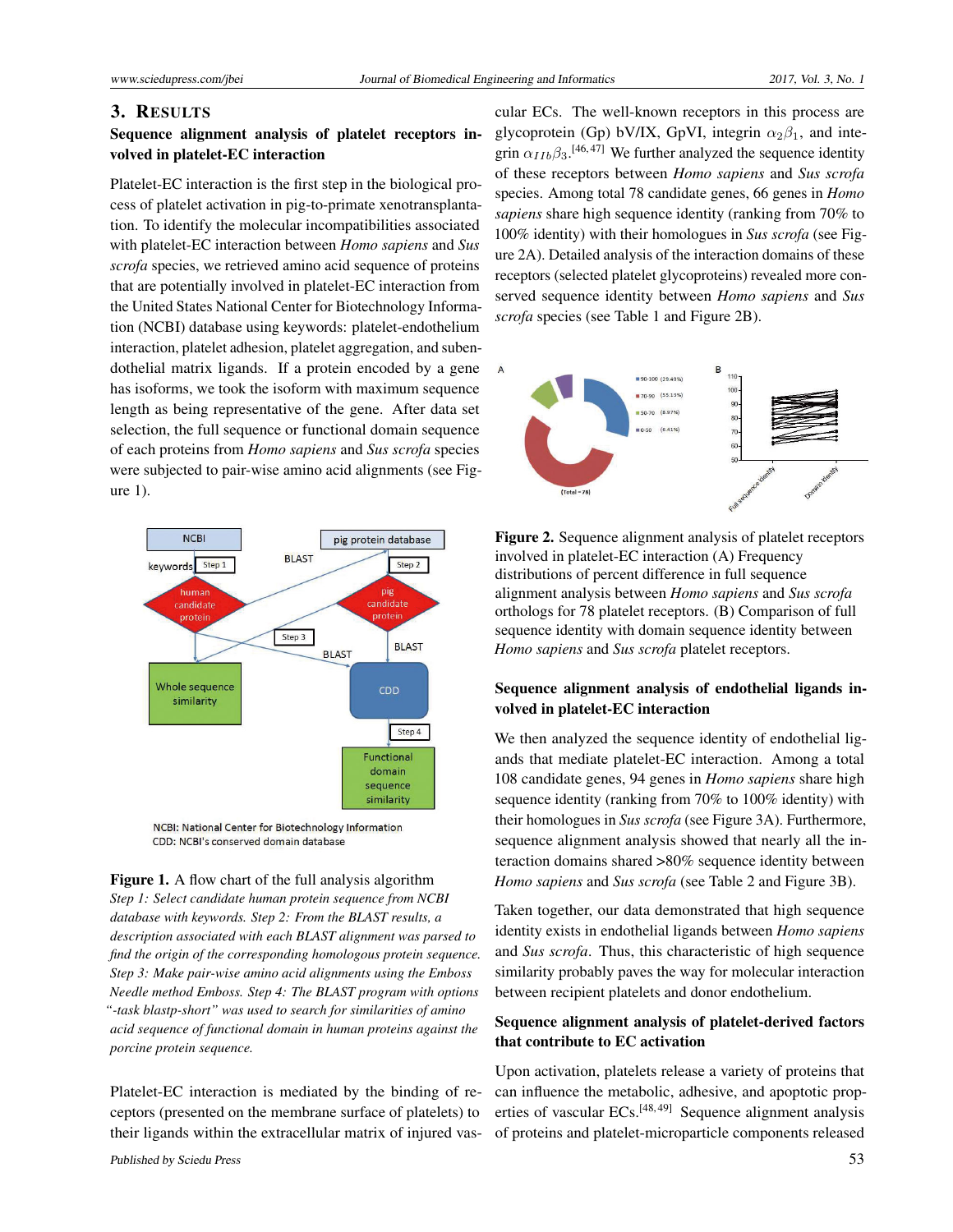from platelets (a total of 169 candidate genes) identified 9 genes showing 0-50% identity, 23 genes showing 50%-70% identity, 82 genes showing 70%-90% identity, and 55 genes showing 90%-100% identity (see Figure 4).

| Gene name       | <b>Homo</b> sapience | Sus scrofa     | Similarity(has/ssc) | <b>Functional domain</b> | <b>Sequence identity</b> |
|-----------------|----------------------|----------------|---------------------|--------------------------|--------------------------|
| ITGA1           | NP_852478.1          | XP_013840217.1 | 83(1025/1229)       | <b>vWFA</b>              | 96.69                    |
|                 |                      |                |                     | Int_alpha                | 92.31                    |
| ITGA2           | NP_002194.2          | NP_001231201.1 | 94(1109/1181)       | <b>vWFA</b>              | 92.27                    |
|                 |                      |                |                     | Int_alpha                | 90.74                    |
| ITGA2B          | NP_000410.2          | NP_999163.1    | 87(907/1039)        | Int_alpha                | 87.27                    |
|                 |                      |                |                     | Int_alpha                | 94.23                    |
| ITGA4           | NP 000876.3          | XP 003133565.1 | 94(969/1034)        | Int_alpha                | 96.23                    |
| <b>ITGAL</b>    | NP_001107852.1       | XP_005653056.1 | 79(929/1181)        | <b>vWFA</b>              | 75.37                    |
|                 |                      |                |                     | Int_alpha                | 84.62                    |
| <b>ITGAM</b>    | NP_000623.2          | XP_003124540.4 | 88(1010/1152)       | <b>vWFA</b>              | 81.25                    |
|                 |                      |                |                     | Int_alpha                | 89.36                    |
| <b>ITGAV</b>    | NP 001138471.1       | NP 001077401.1 | 93(973/1049)        | Int_alpha<br><b>vWFA</b> | 98.18                    |
| ITGB1           | NP 002202.2          | NP 999133.1    | 98(778/798)         | Integrin_B_tail          | 95.13<br>89.77           |
|                 |                      |                |                     | <b>vWFA</b>              | 92.07                    |
| ITGB2           | NP_000202.3          | NP 999073.1    | 90(691/769)         | Integrin_B_tail          | 57.69                    |
|                 |                      |                |                     | <b>vWFA</b>              | 92.69                    |
| ITGB3           | NP_000203.2          | NP_999167.1    | 97(762/788)         | Integrin_B_tail          | 89.29                    |
|                 |                      |                |                     | <b>vWFA</b>              | 89.95                    |
| ITGB4           | NP_000204.3          | XP_013834729.1 | 93(1703/1824)       | Integrin_B_tail          | 86.9                     |
|                 |                      |                |                     | <b>vWFA</b>              | 93.65                    |
| ITGB6           | NP_000879.2          | NP_001090892.1 | 97(764/788)         | Integrin_B_tail          | 92.77                    |
|                 |                      |                |                     | <b>vWFA</b>              | 91.84                    |
| ITGB7           | NP_000880.1          | XP_013841173.1 | 92(734/800)         | Integrin_b_cyt           | 88.1                     |
| GP1BA           | NP_000164.5          | XP_013836717.1 | 67(448/665)         | <b>LRRNT</b>             | 59.38                    |
|                 |                      |                |                     | TPKR_C2                  | 67.74                    |
| GP1BB           | NP_000398.1          | NP_001135457.1 | 86(178/207)         | TPKR_C2                  | 89.36                    |
|                 |                      |                |                     | <b>LRRNT</b>             | 91.43                    |
| GP5             | NP_004479.1          | XP_003132649.1 | 82(465/569)         | TPKR_C2                  | 73.08                    |
|                 |                      |                |                     | LRR_RI                   | 81.09                    |
| GP <sub>6</sub> | NP_001077368.2       | XP_005656014.2 | 32(219/694)         | Ig                       | 75.9                     |
|                 |                      |                |                     | Ig                       | 82.95                    |
| GP9             | NP 000165.1          | NP_001135461.1 | 75(133/178)         | TPKR C2                  | 64.44                    |
| CD36            | NP_000063.2          | XP_013835246.1 | 94(442/472)         | CD36                     | 82.96                    |

From our analysis, TIMP metallopeptidase inhibitor-3, bone morphogenetic protein-4, peptidylprolyl isomerase A, angiopoietin-1, crystalline- $\alpha$  B, insulin-like growth factor-1, vascular endothelial growth factor (VEGF), Notch-2, CD40L, and TNF- $\alpha$  bear highly-conserved sequence identity between *Homo sapiens* and *Sus scrofa*, indicating the possibility of overcoming molecular incompatibility between species to functionally mediate signaling that contributes to vascular EC activation and/or apoptosis in xenograft (see Table 3).

Consistent with our study, human CD40L has been demonstrated to interact with porcine CD40 and activate porcine ECs.<sup>[\[50\]](#page-10-5)</sup> Human TNF- $\alpha$  has also been demonstrated to induce porcine EC activation and immune-mediated microvascular injury.[\[51–](#page-10-6)[53\]](#page-10-7)

Furthermore, we also identified some proteins in our candidate list potentially bearing the ability to protect ECs from activation or apoptosis (according to previous studies) (see Table 4). However, sequence alignment analysis showed that these proteins had relatively poor sequence identity (see Table 4).

Taken together, most of the chemokines or ligands released from recipient platelets or other cell types that may contribute to vascular EC activation have high sequence identity between *Homo sapiens* and *Sus scrofa*. However, some potentially protective factors exhibit poor sequence identity. These characteristics of sequence similarity may contribute to persistent EC activation in xenotransplantation.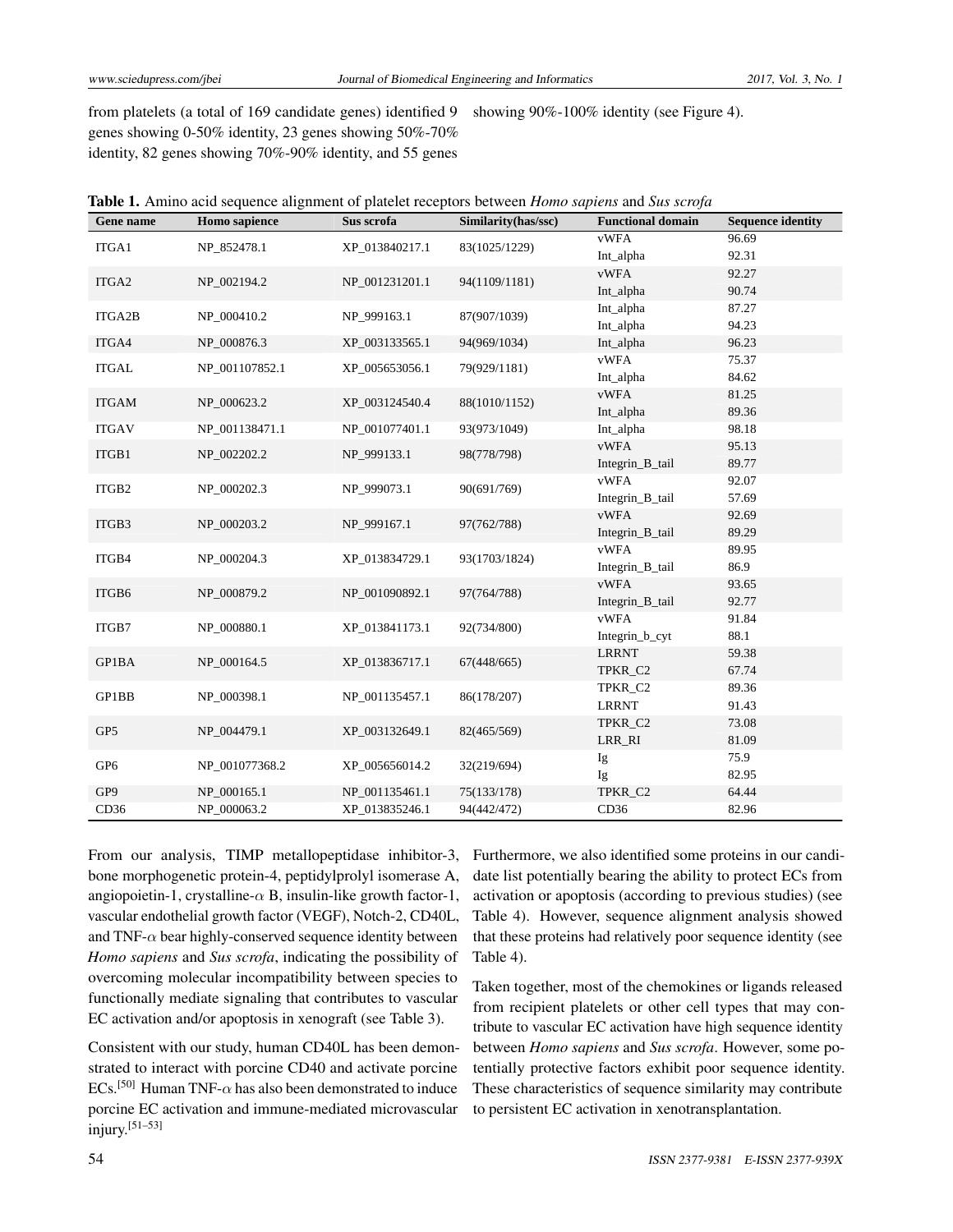|  |  |  |  | Table 2. Amino acid sequence alignment of endothelial ligands between <i>Homo sapiens</i> and Sus scrofa |  |
|--|--|--|--|----------------------------------------------------------------------------------------------------------|--|
|--|--|--|--|----------------------------------------------------------------------------------------------------------|--|

| Gene name         | Homo sapience  | Sus scrofa     | Similarity(has/ssc) | <b>Functional domain</b> | <b>Sequence identity</b> |
|-------------------|----------------|----------------|---------------------|--------------------------|--------------------------|
| <b>VWF</b>        | NP_000543.2    | NP_001233150.1 | 91(2568/2813)       | <b>VWD</b>               | 87.8                     |
|                   |                |                |                     | TSP_C                    | 100                      |
|                   |                |                |                     | LamG                     | 97.96                    |
| THBS1             | NP_003237.2    | NP_001231465.1 | 99(1159/1170)       |                          |                          |
|                   |                |                |                     | $TSP_1$                  | 96.23                    |
| LAMA1             | NP_005550.2    | XP 013847226.1 | 43(1328/3075)       | Laminin_N                | 90.32                    |
|                   |                |                |                     | Laminin B                | 80.77                    |
| LAMA <sub>2</sub> | B-NP_000417.2  | XP_013848026.1 | 39(1207/3123)       | Laminin_II               | 95.62                    |
|                   |                |                |                     | LamG                     | 94.57                    |
| LAMA3             | NP_937762.2    | XP_003482090.2 | 47(1583/3345)       | Laminin_N                | 94.05                    |
|                   |                |                |                     | Laminin_B                | 88.28                    |
|                   |                |                |                     | Laminin_II               | 89.06                    |
| LAMA4             | NP_001098676.2 | XP_013848215.1 | 95(1742/1830)       | LamG                     | 93.98                    |
|                   |                |                |                     | Laminin_N                | 98.23                    |
| LAMB1             | NP_002282.2    | XP_005667793.1 | 97(1738/1786)       | EGF_CA                   | 95.92                    |
|                   |                |                |                     | Laminin_N                | 97.78                    |
| LAMB <sub>2</sub> | NP_002283.3    | XP_013837118.1 | 94(1693/1802)       | EGF_CA                   | 91.84                    |
| LAMB3             | NP_001121113.1 | XP_013845124.1 | 58(743/1281)        | Laminin_N                | 86.4                     |
|                   |                |                |                     | Laminin_N                | 88                       |
| LAMB4             | NP_001304975.1 | XP_013835308.1 | 81(1500/1854)       | EGF_CA                   | 87.5                     |
|                   |                |                |                     |                          |                          |
|                   |                |                |                     | Laminin_N                | 99.17                    |
| LAMC1             | NP_002284.3    | NP 001258644.1 | 98(1581/1609)       | Laminin_B                | 97.62                    |
|                   |                |                |                     | EGF_CA                   | 93.48                    |
| LAMC <sub>2</sub> | NP_005553.2    | XP_013835383.1 | 83(1079/1298)       | Laminin_B                | 94.44                    |
|                   |                |                |                     | EGF_CA                   | 93.33                    |
| LAMC3             | NP_006050.3    | XP_003480667.2 | 51(800/1576)        | Laminin_N                | 94.25                    |
|                   |                |                |                     | Laminin_B                | 80.33                    |
| COL10A1           |                |                |                     | C1q                      | 92.65                    |
|                   | XP_006715396.1 | XP_013848229.1 | 92(626/681)         | Collagen                 | 81.82                    |
|                   |                |                |                     | <b>COLFI</b>             | 98.68                    |
| COL11A1           | NP_542196.2    | XP_001929407.5 | 85(1550/1820)       | LamG                     | 71.43                    |
| COL12A1           | XP_011533736.1 | XP_013848273.1 | 64(1997/3120)       | <b>vWFA</b>              | 98.17                    |
| COL13A1           | XP_011537594.1 | XP_013845872.1 | 77(585/761)         | Collagen                 | 100                      |
|                   |                |                |                     | <b>vWFA</b>              | 93.94                    |
| COL14A1           | XP_006716714.1 | XP_013851967.1 | 97(1735/1797)       | LamG                     | 91.84                    |
|                   |                |                |                     | Endostatin-like          | 91.02                    |
| COL15A1           | XP_011516516.1 | XP_013842218.1 | 51(714/1389)        |                          |                          |
|                   |                |                |                     | Collagen                 | 88.1                     |
| COL16A1           | NP_001847.3    | XP_013854553.1 | 92(1501/1631)       | LamG                     | 90.11                    |
|                   |                |                |                     | Collagen                 | 91.3                     |
| COL17A1           | NP_000485.3    | XP_013839164.1 | 89(1359/1533)       | Collagen                 | 94.12                    |
| COL18A1           | NP_569711.2    | XP_013845682.1 | 35(605/1755)        | Endostatin-like          | 90.64                    |
|                   |                |                |                     | Collagen                 | 44.9                     |
| COL19A1           | XP_011533739.1 | XP 003121320.3 | 88(1045/1185)       | LamG                     | 79.78                    |
|                   |                |                |                     | Collagen                 | 90.48                    |
|                   | NP_000079.2    | XP_013836466.1 | 60(871/1464)        | <b>COLFI</b>             | 95.73                    |
| COL1A1            |                |                |                     | Collagen                 | 53.33                    |
|                   |                |                |                     | vWFA                     | 92.76                    |
| COL21A1           | XP_011513226.1 | XP_013833223.1 | 95(912/957)         | LamG                     | 92.9                     |
|                   |                |                |                     | Collagen                 | 91.67                    |
| COL23A1           | XP_006714996.1 | XP_013842985.1 | 75(490/651)         | Collagen                 | 98.28                    |
| COL26A1           | NP 001265492.1 | XP_013850943.1 | 76(348/460)         | EMI                      | 97.1                     |
| COL27A1           | NP_116277.2    | XP_013849239.1 | 44(824/1861)        | <b>COLFI</b>             | 97.99                    |
|                   |                |                |                     | vWFA                     | 85.39                    |
| COL28A1           | XP_011513660.1 | XP_013835173.1 | 81(957/1189)        | Collagen                 | 72.55                    |
|                   |                |                |                     | <b>COLFI</b>             | 93.99                    |
| COL3A1            | NP_000081.1    | NP 001230226.1 | 96(1401/1467)       | <b>VWC</b>               | 100                      |
|                   |                |                |                     | C4                       | 99.1                     |
| COL4A1            | NP_001836.3    | XP_013836142.1 | 93(1558/1669)       |                          |                          |
|                   |                |                |                     | Collagen                 | 96.61                    |
| COL5A1            | B-NP_000084.3  | NP_001014971.1 | 98(1805/1841)       | LamG                     | 97.4                     |
|                   |                |                |                     | Collagen                 | 100                      |
| COL6A1            | NP_001839.2    | XP_005659104.1 | 38(391/1028)        | vWFA                     | 95.48                    |
|                   |                |                |                     | Collagen                 | 96.61                    |
| COL7A1            | XP_011531639.1 | XP 013837111.1 | 92(2700/2946)       | vWFA                     | 94.55                    |
|                   |                |                |                     | Collagen                 | 86.44                    |
|                   |                |                |                     | C1q                      | 99.26                    |
| COL8A1            | NP_001841.2    | XP_001926478.1 | 97(725/744)         | Collagen                 | 100                      |
|                   |                |                |                     | LamG                     | 92.31                    |
| COL9A1            | XP_011533731.1 | XP_003121321.2 | 95(883/932)         | Collagen                 | 93.33                    |
| COLGALT1          | NP_078932.2    | XP_003123541.1 | 97(604/623)         | Glyco_transf_25          | 97.31                    |
| COLGALT2          | XP_011507634.1 | XP_003482786.1 | 91(601/659)         | Glyco_transf_25          | 97.31                    |
| COLQ              | NP_005668.2    | XP_013836825.1 | 96(438/458)         | Collagen                 | 98.31                    |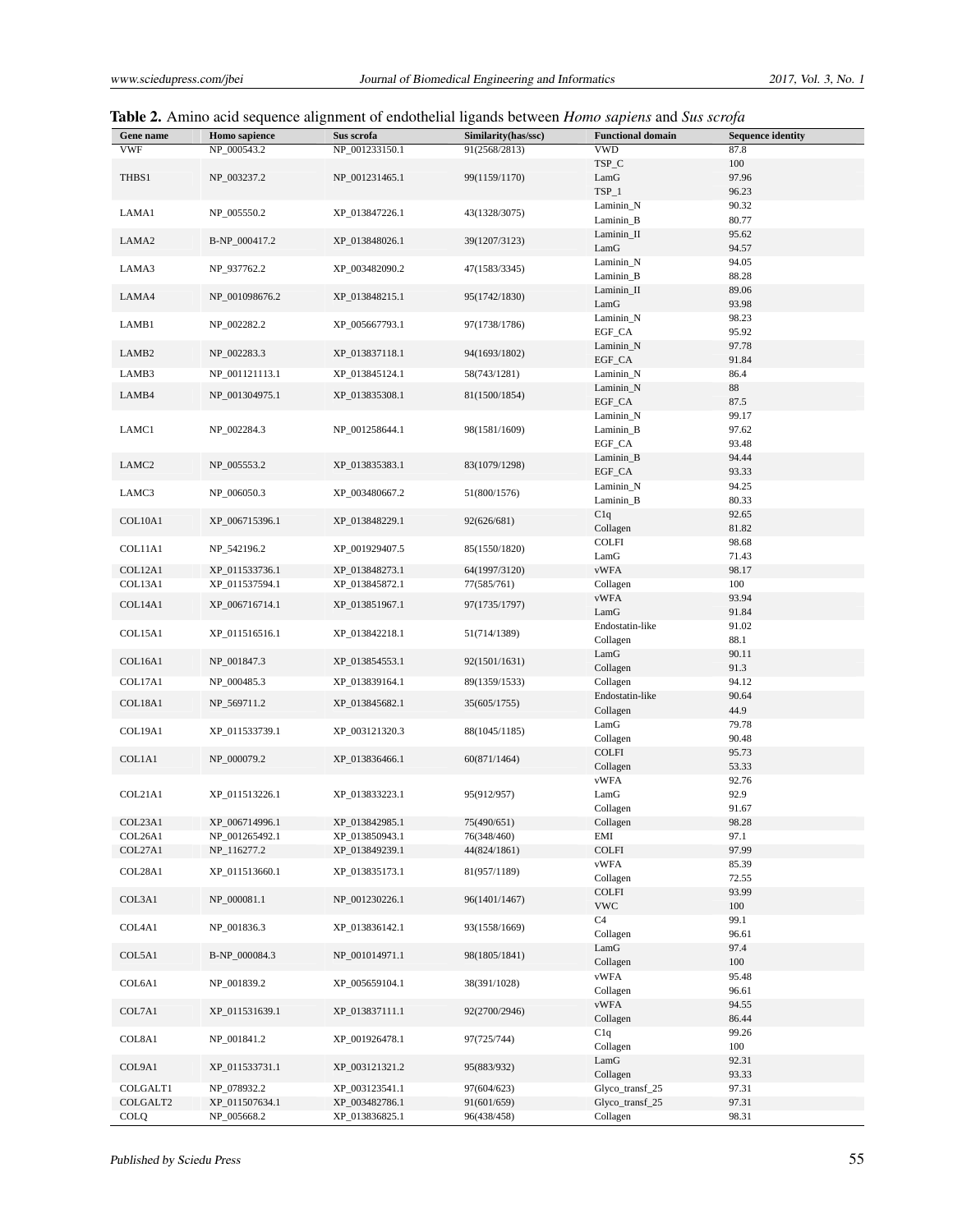

Figure 3. Sequence alignment analysis of endothelial ligands involved in platelet-EC interaction (A) Frequency distributions of percent difference in full sequence alignment analysis between *Homo sapiens* and *Sus scrofa* orthologs for 108 endothelial ligands. (B) Comparison of full sequence identity with domain sequence identity between *Homo sapiens* and *Sus scrofa* endothelial ligands.



Figure 4. Sequence alignment analysis of platelet-derived factors that contribute to EC activation. Frequency distributions of percent difference in full sequence alignment analysis between *Homo sapiens* and *Sus scrofa* orthologs for 169 platelet-derived factors.

| Table 3. Amino acid sequence alignment of platelet-derived factors between <i>Homo sapiens</i> and Sus scrofa |  |  |  |
|---------------------------------------------------------------------------------------------------------------|--|--|--|
|                                                                                                               |  |  |  |

| Gene name                       | Homo sapience  | Sus scrofa     | Similarity(has/ssc) | <b>Functional domain</b>       | <b>Sequence</b><br>identity |
|---------------------------------|----------------|----------------|---------------------|--------------------------------|-----------------------------|
| TIMP1                           | NP_003245.1    | NP_999022.1    | 91(188/207)         | NTR_like                       | 84.66                       |
| TIMP2                           | NP_003246.1    | NP_001139457.1 | 99(218/221)         | NTR_like                       | 98.36                       |
| TIMP3                           | NP 000353.1    | XP_003126121.3 | 100(211/211)        | NTR_like                       | 100                         |
| BMP4                            | NP_001193.2    | XP 005660027.1 | 99(404/409)         | TGFb_propeptide                | 97.46                       |
| BMP7                            | NP_001710.1    | XP 005673101.1 | 99(425/431)         | TGFb_propeptide                | 97.98                       |
| PPIA                            | NP_001287910.1 | XP 013841254.1 | 99(104/105)         | cyclophilin                    | 99.02                       |
| ANGPT1                          | NP_001137.2    | NP 999124.1    | 99(493/498)         | FReD                           | 98.15                       |
| <b>CRYAB</b>                    | NP_001276736.1 | XP 005667377.1 | 98(171/175)         | alpha-crystallin-Hsps_p23-like | 98.81                       |
| IGF1                            | NP_000609.1    | XP_005664255.1 | 97(149/153)         | IlGF_like                      | 100                         |
| NOTCH <sub>2</sub>              | NP_001186930.1 | XP_013852682.1 | 49(1199/2471)       | EGF_CA                         | 89.19                       |
| CD <sub>40</sub> L <sub>G</sub> | NP 000065.1    | NP 999291.1    | 91(237/261)         | <b>TNF</b>                     | 88.71                       |
| CCL <sub>5</sub>                | NP_001265665.1 | XP 013845402.1 | 43(68/158)          | Chemokine                      | 74.19                       |
| <b>SELP</b>                     | NP 002996.2    | NP_999243.1    | 66(550/830)         | <b>CLECT</b>                   | 76.47                       |
| <b>VEGFA</b>                    | NP_001020537.2 | XP_013833429.1 | 64(299/471)         | <b>PDGF</b>                    | 97.59                       |
| WNT5A                           | NP 001243034.1 | XP 013837252.1 | 95(362/380)         | wnt                            | 100                         |
| IL1A                            | NP_000566.3    | XP_013843310.1 | 83(226/272)         | IL1                            | 64.29                       |
| IL1B                            | NP_000567.1    | NP_999220.1    | 75(203/270)         | IL1                            | 68.03                       |
| IFNB1                           | NP 002167.1    | NP 001003923.1 | 81(151/187)         | IFab                           | 61.22                       |
| <b>IFNG</b>                     | NP_000610.2    | NP_999113.1    | 75(124/166)         | IFN-gamma                      | 59.4                        |
| <b>HBEGF</b>                    | NP_001936.1    | NP_999464.1    | 93(194/208)         | PHA02887                       | 100                         |
| HIF1A                           | NP_001230013.1 | NP_001116596.1 | 93(790/851)         | PAS<br>HIF-1a_CTAD             | 100<br>100                  |
| <b>TNF</b>                      | NP_000585.2    | NP_999187.1    | 92(215/233)         | <b>TNF</b>                     | 90.15                       |
| IL17A                           | NP_002181.1    | NP_001005729.1 | 84(130/155)         | IL17                           | 82.28                       |
| IL17B                           | NP_055258.1    | XP_013850776.1 | 75(171/228)         | IL17                           | 97.62                       |
| IL17D                           | NP_612141.1    | XP 013834169.1 | 77(166/215)         | IL17                           | 82.93                       |
| CXCL4                           | NP_001502.1    | XP_005666809.1 | 74.77               | Chemokine                      | 80.95                       |
| CXCL1                           | NP_002610.1    | NP_999041.1    | 45.87               | Chemokine                      | 72                          |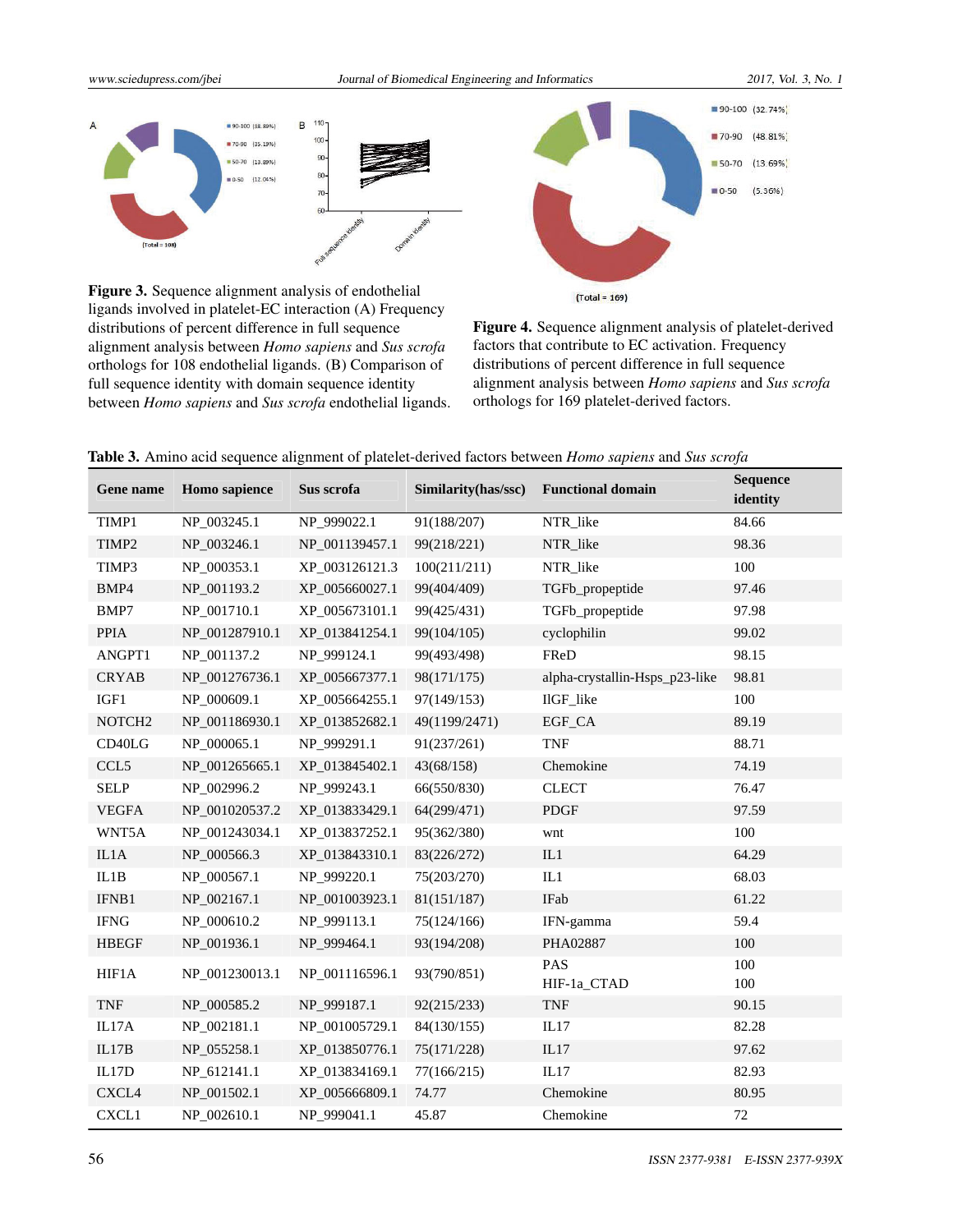| Gene name         | <b>Homo</b> sapience | Sus scrofa     | Similarity(has/ssc) | <b>Functional domain</b> | <b>Sequence identity</b> |
|-------------------|----------------------|----------------|---------------------|--------------------------|--------------------------|
| CD74              | NP 001020330.1       | NP 998939.1    | 65.2(193/296)       | MHCassoc trimer          | 68.66                    |
|                   |                      |                |                     | TY                       | 35.71                    |
| IL-R antagonist   | NP 776213.1          | NP 999427.1    | 73.4(141/192)       | IL1                      | 38.46                    |
| CCL <sub>26</sub> | NP 006063.1          | NP 001009579.1 | 41.11               | Chemokine                | 47.37                    |
| Urocortin         | NP 003344.1          | XP 005663105.1 | -48                 | <b>CRF</b>               | 45.95                    |

Table 4. Amino acid sequence alignment of candidates potentially bearing the function to protect endothelial cells between *Homo sapiens* and *Sus scrofa*

### Sequence alignment analysis of endothelium-derived regulators that affect platelet activation

Besides activation by primary agonists, platelets can also be activated by chemokines produced by ECs. Analysis of endothelium-derived regulators (a total of 53 candidate proteins) indicated that most of these proteins (80%) in *Homo sapiens* have more than 70% sequence identity with their homologues in *Sus scrofa* (see Figure 5). EC-derived CCL2 (monocyte chemotactic protein-1, MCP-1), CXCL8 (interleukin 8, IL-8), CXCL12, CX3CL1 and CCL5 have been reported as strong activators of platelets and can promote platelet aggregation.[\[54–](#page-10-8)[56\]](#page-10-9) Analysis of these chemokines and other potential candidates showed that most of these proteins share high sequence identity between *Homo sapiens* and *Sus scrofa* (see Table 5).



Figure 5. Sequence alignment analysis of endothelium-derived regulators that affect platelet activation. Frequency distributions of percent difference in full sequence alignment analysis between *Homo sapiens* and *Sus scrofa* orthologs for 53 endothelium-derived regulators.

| Gene name          | <b>Homo</b> sapience | Sus scrofa     | Similarity(has/ssc) | <b>Functional domain</b> | <b>Sequence identity</b> |
|--------------------|----------------------|----------------|---------------------|--------------------------|--------------------------|
| CCL <sub>2</sub>   | NP 002973.1          | NP 999379.1    | 88(87/99)           | Chemokine                | 79.31                    |
| CCL <sub>4</sub>   | NP 002975.1          | NP 998944.1    | 95(87/92)           | Chemokine                | 80.7                     |
| CCL <sub>5</sub>   | NP 001265665.1       | XP 013845402.1 | 43(68/158)          | Chemokine                | 74.19                    |
| CX3CL1             | NP 002987.1          | XP 013843976.1 | 72(292/408)         | Chemokine                | 55.84                    |
| CXCL <sub>12</sub> | NP 001171605.1       | NP 001009580.1 | 61(92/150)          | Chemokine                | 96.77                    |
| $IL-8$             | NP 000575.1          | XP 003362006.1 | 82(84/103)          | Chemokine                | 79.69                    |
| <b>LEP</b>         | NP 000221.1          | NP 999005.1    | 92(153/167)         | Leptin                   | 87.32                    |
| LGALS1             | NP 002296.1          | NP 001001867.1 | 92(124/135)         | <b>GLECT</b>             | 85.48                    |
| LGALS3             |                      |                |                     | <b>GLECT</b>             | 89.47                    |
|                    | NP 001170859.1       | XP 013848886.1 | 67(173/260)         | Bindin                   | 75.76                    |

|  |  |  | Table 5. Amino acid sequence alignment of endothelium-derived regulators between <i>Homo sapiens</i> and Sus scrofa |  |  |
|--|--|--|---------------------------------------------------------------------------------------------------------------------|--|--|
|--|--|--|---------------------------------------------------------------------------------------------------------------------|--|--|

Endothelium-derived regulators can also transduce inhibitory signaling to control platelet activation, and these include immunoreceptor tyrosine-based inhibitory motif (ITIM)-containing receptors, cell surface receptors, or small

molecules. Sequence alignment analysis showed that these molecules have relatively less sequence identity between *Homo sapiens* and *Sus scrofa*, and some even lack their homologues in *Sus scrofa* (see Table 6).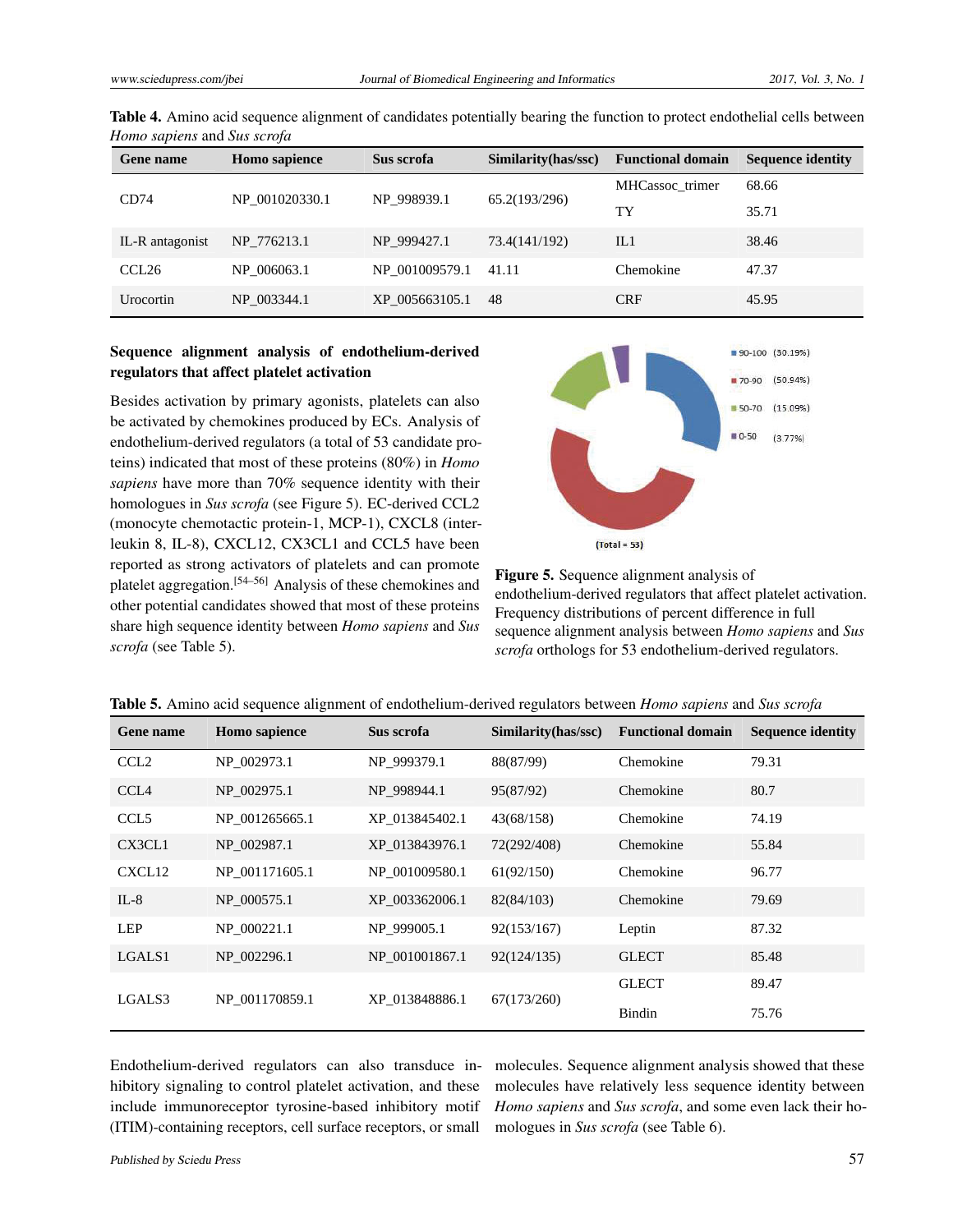| Gene name       | Homo sapience  | Sus scrofa               | Similarity(has/ssc) | <b>Functional domain</b> | <b>Sequence identity</b> |
|-----------------|----------------|--------------------------|---------------------|--------------------------|--------------------------|
| CD46            | NP 758869.1    | NP 999053.1              | 54(229/421)         | <b>CCP</b>               | 46.67                    |
| CD55            | NP 000565.1    | NP 998980.1              | 48(239/502)         | <b>CCP</b>               | 33.33                    |
| <b>CEACAM1</b>  | NP 001703.2    | XP_005655946.2           | 61(323/527)         | Ig                       | 61.9                     |
| <b>ESAM</b>     | NP 620411.2    | XP 005667518.1           | 86(337/394)         | Ig                       | 74.34                    |
| F11R            | NP 058642.1    | NP 001121916.1           | 88(264/299)         | Ig                       | 77.78                    |
| PECAM1          | NP 000433.4    | NP 999072.1              | 84(620/740)         | Ig                       | 66.67                    |
| <b>SERPINE1</b> | NP 000593.1    | NP 999075.1              | 93(373/402)         | <b>SERPIN</b>            | 88.33                    |
| VIPR1           | NP 004615.2    | XP 005669452.1           | 92(420/459)         | $7 \text{tm}$ 4          | 89.43                    |
| urocortin-2     | NP 149976.1    | XP 013837113.1           | 73.5(83/113)        | $\overline{\phantom{0}}$ |                          |
| CD74            | NP 001020330.1 | NP 998939.1              | 65.2(193/296)       | MHCassoc trimer          | 68.66                    |
|                 |                |                          |                     | <b>TY</b>                | 35.71                    |
| IL-R antagonist | NP 776213.1    | NP 999427.1              | 73.4(141/192)       | IL1                      | 38.46                    |
| TNFRSF 10C      | NP_003832.2    | $\overline{\phantom{a}}$ |                     |                          |                          |
| TNFRSF 10D      | NP 003831.2    | $\overline{\phantom{a}}$ |                     |                          |                          |
| $G6b-B$         | NP 612116.1    |                          |                     |                          |                          |

Table 6. Amino acid sequence alignment of endothelium-derived inhibitory regulators between *Homo sapiens* and *Sus scrofa*

Taken together, these data indicate that most of the endothelium derived chemokines share high sequence identity between *Homo sapiens* and *Sus scrofa*, while some of the inhibitory regulators have relatively poor sequence identity. These characteristic of sequence identity may facilitate platelet activation by endothelium-derived regulators.

# 4. DISCUSSION

Uncontrolled activation of platelets and coagulation cascades trigger the formation of platelet-rich microthrombi and the development of thrombotic microangiopathy that is a major cause of xenograft failure. However, the study of molecular incompatibilities with regard to platelet activity in pig-toprimate xenotransplantation has been limited. In our analysis, (1) most of the proteins involved in platelet-EC interaction in *Homo sapiens* share high sequence similarity with their homologues in *Sus scrofa*; (2) nearly all the endothelial ligands, including collagen, laminin, von Willebrand factor, and thrombin, share high sequence similarity between *Homo sapiens* and *Sus scrofa*; (3) cytokines that potentially induce endothelial damage (such as CD40L, TNF-*α*) were highly conserved between *Homo sapiens* and *Sus scrofa*; (4) some endothelium-derived cytokines (such as IL-8, CCL2, CCL5) that can induce platelet activation or enhance aggregation share high sequence similarity between *Homo sapiens* and *Sus scrofa*; (5) regulators that potentially transduce inhibitory signaling to control platelet activation or complement activation have relatively poor sequence identity between *Homo sapiens* and *Sus scrofa*, and some even lack their homologues in *Sus scrofa*.

Sequence alignment analysis can be used to screen molecular

incompatibilities of proteins between species. For example, porcine thrombomodulin has about 78% sequence similarity with human thrombomodulin, and porcine thrombomodulin is able to recognize and bind human thrombin, but the resulting complex is a weak activator of both human protein C and thrombin-activatable fibrinolysis Inhibitor.<sup>[\[38\]](#page-9-20)</sup> Thus, from our analysis, the function of candidate targets needs to be confirmed experimentally. Furthermore, it is worthy of note that the availability, annotation, integrity of the *Sus scrofa* genome provide some obstacles that may ultimately affect the accuracy and integrity of our results.

It is reasonable for some regulators to have compatible functions across species, but abnormal expression may contribute to incompatible phenotypes. For example, coagulation is exacerbated during inflammation by the down-regulation and degradation of critical endothelial anticoagulant and antiplatelet systems. This is best illustrated by the influence of inflammatory TNF- $\alpha$  and IFN- $\gamma$  on thrombomodulin gene expression and mRNA stability,<sup>[\[57](#page-10-10)[–59\]](#page-10-11)</sup> as well as proteolytic inactivation of endothelial protein C receptor (EPCR) by neutrophil proteinase-3.[\[60\]](#page-10-12)

Our data provide a basic perspective for understanding molecular incompatibilities that may relate to excessive platelet activity in pig-to-primate xenotransplantation, and also provide a clue for strategies to control excessive platelet function in prevention of thrombosis. The high sequence similarity as we observed in proteins involved in platelet-EC interaction, endothelial ligands and endothelium-derived cytokines thus provide explanations to excessive platelet activation in pigto-primate xenotransplantation. To prevent platelet activation and thrombus formation, blockade of signaling transduction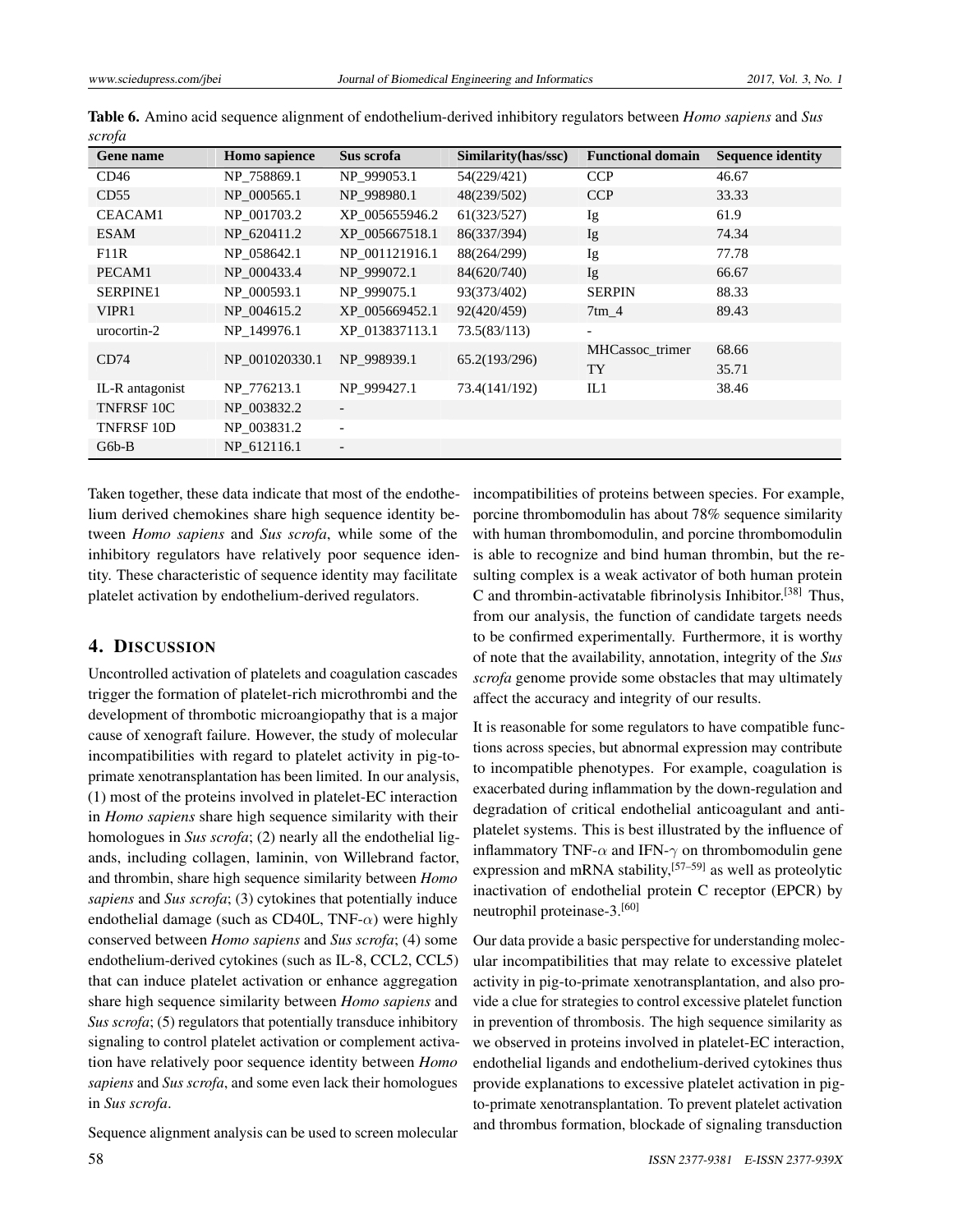between donor endothelium and recipient platelet by targeting these candidates may be an efficient strategy. Actually, inhibition of platelet integrin GPIIbIIIa was demonstrated to reduce intravascular thrombosis and prolong survival of discordant cardiac xenografts.<sup>[\[61,](#page-10-13)[62\]](#page-10-14)</sup> Alternatively, genetic knock out of von Willebrand factor prolonged survival of porcine pulmonary xenografts.[\[63\]](#page-10-15)

It was especially interesting that we identified several regulators that potentially transduce inhibitory signaling to control platelet activation or complement activation from previous report. However, these regulators have relatively poor sequence identity between *Homo sapiens* and *Sus scrofa*, and some even lack their homologues in *Sus scrofa*. The next step will be to experimentally verify their inhibitory potential in xenotransplantation model.

Fundings: This work was supported by grants from the National Natural Science Foundation of China (Grant No. 81501385), Shenzhen Municipal Commission of Science and Technology (Grant No. JCYJ20150330102720149), Shenzhen Foundation of Science and Technology (Grant No. JCYJ20160229204849975 and GCZX2015043017281705), Fund for High Level University's Medical Discipline Construction (Grant No. 2016031638) and Sanming Project of Medicine in Shenzhen (2014).

Author Contributions: Pengfei Chen, Ying Lu and Hanchao Gao contributed equally to this work. Pengfei Chen and Ying Lu formed the original idea. Pengfei Chen, Ying Lu and Hanchao Gao analyzed the data. Pengfei Chen wrote the initial manuscript. David K. C. Cooper revised the manuscript. Lisha Mou supervised the study. All authors read and approved the final manuscript.

#### CONFLICTS OF INTEREST DISCLOSURE

The authors have no financial conflicts of interest.

#### **REFERENCES**

- <span id="page-8-0"></span>[1] Yamada K, Yazawa K, Shimizu A, et al. Marked prolongation of porcine renal xenograft survival in baboons through the use of alpha1,3-galactosyltransferase gene-knockout donors and the cotransplantation of vascularized thymic tissue. Nature Medicine. 2005; 11: 32-4. PMid:15619627. <https://doi.org/10.1038/nm1172>
- [2] Kuwaki K, Tseng YL, Dor FJ, et al. Heart transplantation in baboons using alpha1,3-galactosyltransferase gene-knockout pigs as donors: initial experience. Nature Medicine. 2005; 11: 29-31. PMid:15619628. <https://doi.org/10.1038/nm1171>
- [3] Shimizu A, Hisashi Y, Kuwaki K, et al. Thrombotic microangiopathy associated with humoral rejection of cardiac xenografts from alpha1,3-galactosyltransferase gene-knockout pigs in baboons. The American Journal of Pathology. 2008; 172: 1471-81. PMid:18467706. <https://doi.org/10.2353/ajpath.2008.070672>
- <span id="page-8-5"></span>[4] Ezzelarab M, Garcia B, Azimzadeh A, et al. The innate immune response and activation of coagulation in alpha1,3 galactosyltransferase gene-knockout xenograft recipients. Transplantation. 2009; 87: 805-12. PMid:19300181. [https://doi.org/10](https://doi.org/10.1097/TP.0b013e318199c34f) [.1097/TP.0b013e318199c34f](https://doi.org/10.1097/TP.0b013e318199c34f)
- [5] Cooper DK, Satyananda V, Ekser B, et al. Progress in pig-to-nonhuman primate transplantation models (1998-2013): a comprehensive review of the literature. Xenotransplantation. 2014; 21: 397-419. PMid:25176336. <https://doi.org/10.1111/xen.12127>
- [6] Mohiuddin MM, Singh AK, Corcoran PC, et al. One-year heterotopic cardiac xenograft survival in a pig to baboon model. American Journal of Transplantation: official journal of the American Society of Transplantation and the American Society of Transplant Surgeons. 2014; 14: 488-9. PMid:24330419. [https://doi.org/10.1111/](https://doi.org/10.1111/ajt.12562) [ajt.12562](https://doi.org/10.1111/ajt.12562)
- <span id="page-8-1"></span>[7] Michel SG, Madariaga ML, Villani V, et al. Current progress in xenotransplantation and organ bioengineering. International Journal of Surgery. 2015; 13: 239-44. PMid:25496853. [https://doi.org/](https://doi.org/10.1016/j.ijsu.2014.12.011) [10.1016/j.ijsu.2014.12.011](https://doi.org/10.1016/j.ijsu.2014.12.011)
- <span id="page-8-2"></span>[8] Lin SS, Weidner BC, Byrne GW, et al. The role of antibodies in acute vascular rejection of pig-to-baboon cardiac transplants. The Journal of Clinical Investigation. 1998; 101: 1745-56. PMid:9541506. <https://doi.org/10.1172/JCI2134>
- [9] Trpkov K, Campbell P, Pazderka F, et al. Pathologic features of acute renal allograft rejection associated with donor-specific antibody, Analysis using the Banff grading schema. Transplantation. 1996; 61: 1586-92. PMid:8669102. [https://doi.org/10.1097/](https://doi.org/10.1097/00007890-199606150-00007) [00007890-199606150-00007](https://doi.org/10.1097/00007890-199606150-00007)
- [10] Cascalho M, Platt JL. The immunological barrier to xenotransplantation. Immunity. 2001; 14: 437-46. [https://doi.org/10.1016/](https://doi.org/10.1016/S1074-7613(01)00124-8) [S1074-7613\(01\)00124-8](https://doi.org/10.1016/S1074-7613(01)00124-8)
- [11] Chen RH, Kadner A, Adams DH. Monitoring pig-to-primate cardiac xenografts with live Internet images of recipients and xenograft telemetric signals: histologic and immunohistochemical correlations. The Journal of Heart and Lung Transplantation: the official publication of the International Society for Heart Transplantation. 2000; 19: 591-7. [https://doi.org/10.1016/S1053-2498\(00\)00101-7](https://doi.org/10.1016/S1053-2498(00)00101-7)
- <span id="page-8-3"></span>[12] Hisashi Y, Yamada K, Kuwaki K, et al. Rejection of cardiac xenografts transplanted from alpha1,3-galactosyltransferase geneknockout (GalT-KO) pigs to baboons. American Journal of Transplantation: official journal of the American Society of Transplantation and the American Society of Transplant Surgeons. 2008; 8: 2516-26. PMid:19032222. [https://doi.org/10.1111/j.1600](https://doi.org/10.1111/j.1600-6143.2008.02444.x) [-6143.2008.02444.x](https://doi.org/10.1111/j.1600-6143.2008.02444.x)
- <span id="page-8-4"></span>[13] Bengtsson A, Svalander CT, Molne J, et al. Extracorporeal ("ex vivo") connection of pig kidneys to humans. III. Studies of plasma complement activation and complement deposition in the kidney tissue. Xenotransplantation. 1998; 5: 176-83. [https://doi.org/10.111](https://doi.org/10.1111/j.1399-3089.1998.tb00025.x) [1/j.1399-3089.1998.tb00025.x](https://doi.org/10.1111/j.1399-3089.1998.tb00025.x)
- [14] Tector AJ, Chen X, Soderland C, et al. Complement activation in discordant hepatic xenotransplantation. Xenotransplantation. 1998; 5: 257-61. [https://doi.org/10.1111/j.1399-3089.1998.t](https://doi.org/10.1111/j.1399-3089.1998.tb00036.x) [b00036.x](https://doi.org/10.1111/j.1399-3089.1998.tb00036.x)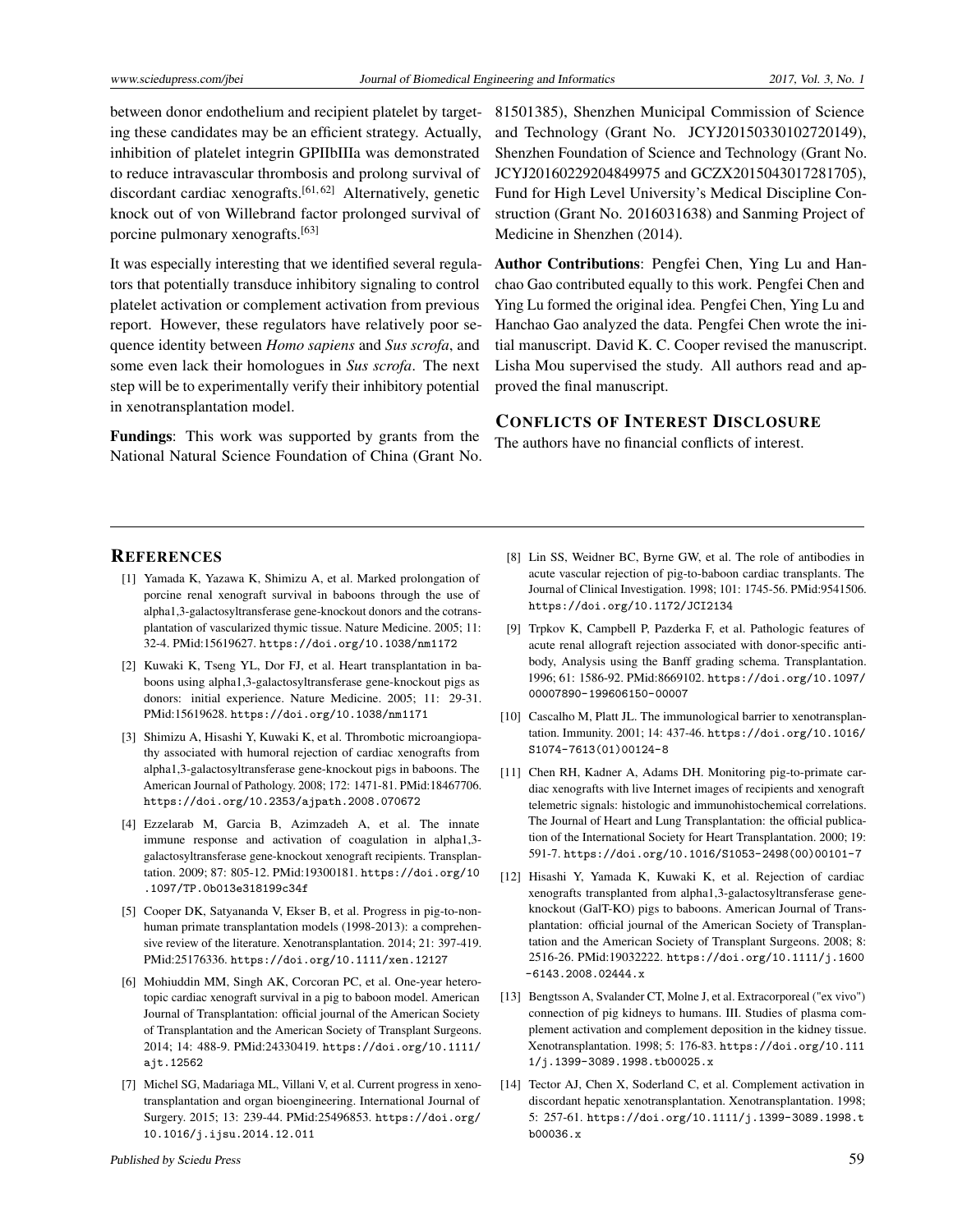- <span id="page-9-0"></span>[15] Loss M, Vangerow B, Schmidtko J, et al. Acute vascular rejection is associated with systemic complement activation in a pig-to-primate kidney xenograft model. Xenotransplantation. 2000; 7: 186-96. <https://doi.org/10.1034/j.1399-3089.2000.00059.x>
- <span id="page-9-1"></span>[16] Breimer ME, Bjorck S, Svalander CT, et al. Extracorporeal ("ex vivo") connection of pig kidneys to humans. I. Clinical data and studies of platelet destruction. Xenotransplantation. 1996; 3: 328-39.
- [17] Schulte am Esch J, Cruz MA, Siegel JB, et al. Activation of human platelets by the membrane-expressed A1 domain of von Willebrand factor. Blood. 1997; 90: 4425-37.
- [18] Robson SC, Cooper DK, d'Apice AJ. Disordered regulation of coagulation and platelet activation in xenotransplantation. Xenotransplantation. 2000; 7: 166-76. [https://doi.org/10.1034/j.1399-3](https://doi.org/10.1034/j.1399-3089.2000.00067.x) [089.2000.00067.x](https://doi.org/10.1034/j.1399-3089.2000.00067.x)
- <span id="page-9-2"></span>[19] Lin CC, Chen D, McVey JH, et al. Expression of tissue factor and initiation of clotting by human platelets and monocytes after incubation with porcine endothelial cells. Transplantation. 2008; 86: 702-9. PMid:18791452. [https://doi.org/10.1097/TP.0b013e31818](https://doi.org/10.1097/TP.0b013e31818410a3) [410a3](https://doi.org/10.1097/TP.0b013e31818410a3)
- <span id="page-9-3"></span>[20] Davila E, Byrne GW, LaBreche PT, et al. T-cell responses during pig-to-primate xenotransplantation. Xenotransplantation, 2006; 13: 31-40. PMid:16497210. [https://doi.org/10.1111/j.1399-3](https://doi.org/10.1111/j.1399-3089.2005.00258.x) [089.2005.00258.x](https://doi.org/10.1111/j.1399-3089.2005.00258.x)
- <span id="page-9-4"></span>[21] Candinas D, Belliveau S, Koyamada N, et al. T cell independence of macrophage and natural killer cell infiltration, cytokine production, and endothelial activation during delayed xenograft rejection. Transplantation, 1996; 62: 1920-7. [https://doi.org/10.1097/0000](https://doi.org/10.1097/00007890-199612270-00042) [7890-199612270-00042](https://doi.org/10.1097/00007890-199612270-00042)
- <span id="page-9-5"></span>[22] Itescu S, Kwiatkowski P, Artrip JH, et al. Role of natural killer cells, macrophages, and accessory molecule interactions in the rejection of pig-to-primate xenografts beyond the hyperacute period. Human Immunology. 1998; 59: 275-86. [https://doi.org/10.1016/S0](https://doi.org/10.1016/S0198-8859(98)00026-3) [198-8859\(98\)00026-3](https://doi.org/10.1016/S0198-8859(98)00026-3)
- <span id="page-9-6"></span>[23] Lin Y, Vandeputte M, Waer M. Contribution of activated macrophages to the process of delayed xenograft rejection. Transplantation. 1997; 64: 1677-83. [https://doi.org/10.1097/00007890-1997122](https://doi.org/10.1097/00007890-199712270-00008) [70-00008](https://doi.org/10.1097/00007890-199712270-00008)
- <span id="page-9-7"></span>[24] Ide K, Ohdan H, Kobayashi T, et al. Antibody- and complementindependent phagocytotic and cytolytic activities of human macrophages toward porcine cells. Xenotransplantation. 2005; 12: 181-8. PMid:15807768. [https://doi.org/10.1111/j.1399-3](https://doi.org/10.1111/j.1399-3089.2005.00222.x) [089.2005.00222.x](https://doi.org/10.1111/j.1399-3089.2005.00222.x)
- <span id="page-9-8"></span>[25] Schuurman HJ, Cheng J, Lam T. Pathology of xenograft rejection: a commentary. Xenotransplantation. 2003; 10: 293-9. [https:](https://doi.org/10.1034/j.1399-3089.2003.02092.x) [//doi.org/10.1034/j.1399-3089.2003.02092.x](https://doi.org/10.1034/j.1399-3089.2003.02092.x)
- <span id="page-9-9"></span>[26] Shimizu A, Meehan SM, Kozlowski T, et al. Acute humoral xenograft rejection: destruction of the microvascular capillary endothelium in pig-to-nonhuman primate renal grafts. Laboratory Investigation; a journal of technical methods and pathology. 2000; 80: 815-30. <https://doi.org/10.1038/labinvest.3780086>
- <span id="page-9-10"></span>[27] Iwase H, Ekser B, Zhou H, et al. Platelet aggregation in humans and nonhuman primates: relevance to xenotransplantation. Xenotransplantation. 2012; 19: 233-43. PMid:22909136. [https://doi.org/](https://doi.org/10.1111/j.1399-3089.2012.00712.x) [10.1111/j.1399-3089.2012.00712.x](https://doi.org/10.1111/j.1399-3089.2012.00712.x)
- <span id="page-9-11"></span>[28] Iwase H, Ekser B, Hara H, et al. Regulation of human platelet aggregation by genetically modified pig endothelial cells and thrombin inhibition. Xenotransplantation. 2014; 21: 72-83. PMid:24188473. <https://doi.org/10.1111/xen.12073>
- <span id="page-9-12"></span>[29] Cozzi E, Bosio E, Seveso M, et al. Xenotransplantation-current status and future perspectives. British medical bulletin. 2005; 75-76: 99-114.
- <span id="page-9-13"></span>[30] Mackman N. Triggers, targets and treatments for thrombosis. Nature. 2008; 451: 914-8. PMid:18288180. [https://doi.org/10.1038/](https://doi.org/10.1038/nature06797) [nature06797](https://doi.org/10.1038/nature06797)
- <span id="page-9-14"></span>[31] Furie B, Furie BC. Mechanisms of thrombus formation. The New England Journal of Medicine. 2008; 359: 938-49. PMid:18753650. <https://doi.org/10.1056/NEJMra0801082>
- <span id="page-9-15"></span>[32] Monroe DM, Hoffman M, Roberts HR. Platelets and thrombin generation. Arteriosclerosis, Thrombosis, and Vascular Biology. 2002; 22: 1381-9. [https://doi.org/10.1161/01.ATV.0000031340.](https://doi.org/10.1161/01.ATV.0000031340.68494.34) [68494.34](https://doi.org/10.1161/01.ATV.0000031340.68494.34)
- [33] Heemskerk JW, Mattheij NJ, Cosemans JM. Platelet-based coagulation: different populations, different functions. Journal of Thrombosis and Haemostasis: JTH. 2013; 11: 2-16. PMid:23106920. <https://doi.org/10.1111/jth.12045>
- <span id="page-9-16"></span>[34] Jackson SP. Arterial thrombosis-insidious, unpredictable and deadly. Nature Medicine. 2011; 17: 1423-36. PMid:22064432. [https:](https://doi.org/10.1038/nm.2515) [//doi.org/10.1038/nm.2515](https://doi.org/10.1038/nm.2515)
- <span id="page-9-17"></span>[35] Cowan PJ, Roussel JC, d'Apice AJ. The vascular and coagulation issues in xenotransplantation. Current Opinion in Organ Transplantation. 2009; 14: 161-7. [https://doi.org/10.1097/MOT.0b013e](https://doi.org/10.1097/MOT.0b013e3283279591) [3283279591](https://doi.org/10.1097/MOT.0b013e3283279591)
- <span id="page-9-18"></span>[36] Lawson JH, Platt JL. Molecular barriers to xenotransplantation. Transplantation. 1996; 62: 303-10. [https://doi.org/10.1097/0000](https://doi.org/10.1097/00007890-199608150-00001) [7890-199608150-00001](https://doi.org/10.1097/00007890-199608150-00001)
- <span id="page-9-19"></span>[37] Bulato C, Radu C, Simioni P. Studies on coagulation incompatibilities for xenotransplantation. Methods in Molecular Biology. 2012; 885: 71-89. PMid:22565991. [https://doi.org/10.1007/978-1](https://doi.org/10.1007/978-1-61779-845-0_6) [-61779-845-0\\_6](https://doi.org/10.1007/978-1-61779-845-0_6)
- <span id="page-9-20"></span>[38] Roussel JC, Moran CJ, Salvaris EJ, et al. Pig thrombomodulin binds human thrombin but is a poor cofactor for activation of human protein C and TAFI. American Journal of Transplantation: official journal of the American Society of Transplantation and the American Society of Transplant Surgeons. 2008; 8: 1101-12. PMid:18444940. <https://doi.org/10.1111/j.1600-6143.2008.02210.x>
- <span id="page-9-21"></span>[39] Schulte Am Esch J, Robson SC, Knoefel WT, et al. O-linked glycosylation and functional incompatibility of porcine von Willebrand factor for human platelet GPIb receptors. Xenotransplantation. 2005; 12: 30-7. PMid:15598271. [https://doi.org/10.1111/j.1399](https://doi.org/10.1111/j.1399-3089.2004.00187.x) [-3089.2004.00187.x](https://doi.org/10.1111/j.1399-3089.2004.00187.x)
- <span id="page-9-22"></span>[40] Miwa Y, Yamamoto K, Onishi A, et al. Potential value of human thrombomodulin and DAF expression for coagulation control in pigto-human xenotransplantation. Xenotransplantation. 2010; 17: 26-37. PMid:20149186. [https://doi.org/10.1111/j.1399-3089.20](https://doi.org/10.1111/j.1399-3089.2009.00555.x) [09.00555.x](https://doi.org/10.1111/j.1399-3089.2009.00555.x)
- [41] Cozzi E, White DJ. The generation of transgenic pigs as potential organ donors for humans. Nature Medicine. 1995; 1: 964-6. <https://doi.org/10.1038/nm0995-964>
- <span id="page-9-23"></span>[42] McGregor CG, Ricci D, Miyagi N, et al. Human CD55 expression blocks hyperacute rejection and restricts complement activation in Gal knockout cardiac xenografts. Transplantation. 2012; 93: 686-92. PMid:22391577. [https://doi.org/10.1097/TP.0b013e31824](https://doi.org/10.1097/TP.0b013e3182472850) [72850](https://doi.org/10.1097/TP.0b013e3182472850)
- <span id="page-9-24"></span>[43] Ji H, Li X, Yue S, et al. Pig BMSCs Transfected with Human TFPI Combat Species Incompatibility and Regulate the Human TF Pathway in Vitro and in a Rodent Model. Cellular Physiology and Biochemistry: international journal of experimental cellular physiology, biochemistry, and pharmacology. 2015; 36: 233-49. PMid:25967963. <https://doi.org/10.1159/000374067>
- [44] Ramirez P, Chavez R, Majado M, et al. Life-supporting human complement regulator decay accelerating factor transgenic pig liver xenograft maintains the metabolic function and coagulation in the